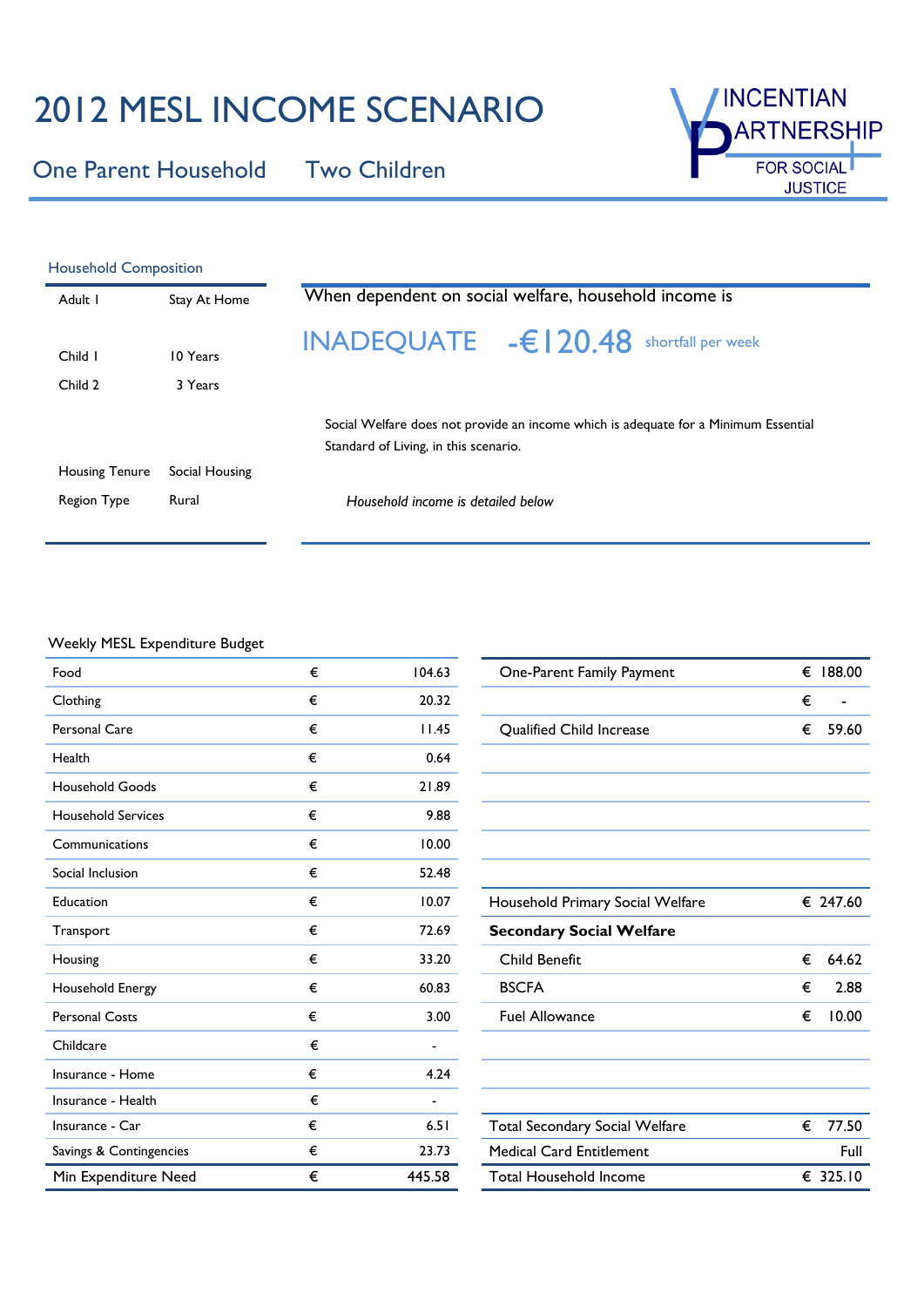# 2012 MESL INCOME SCENARIO

One Parent Household Two Children



| <b>Household Composition</b> |                |                                                                                                                                                                                                                                                    |  |  |  |  |
|------------------------------|----------------|----------------------------------------------------------------------------------------------------------------------------------------------------------------------------------------------------------------------------------------------------|--|--|--|--|
| Adult I                      | Part-Time      | The Minimum Income Standard for this household type is                                                                                                                                                                                             |  |  |  |  |
| Child I                      | 10 Years       | MIS $\epsilon$ 164.35 per week                                                                                                                                                                                                                     |  |  |  |  |
| Child 2                      | 3 Years        |                                                                                                                                                                                                                                                    |  |  |  |  |
| <b>Housing Tenure</b>        | Social Housing | This gross weekly salary means total household income (earnings after tax plus social welfare<br>entitlements), provide for the household type's minimum essential expenditure needs<br>The MIS is based on an hourly salary of:<br>€8.65 per hour |  |  |  |  |
| Region Type                  | Rural          | This is the National Minimum Wage rate                                                                                                                                                                                                             |  |  |  |  |
|                              |                |                                                                                                                                                                                                                                                    |  |  |  |  |

#### Weekly MESL Expenditure Budget

| Food                      | € | 104.63         | <b>Gross Salary</b>                | € 164.35    |
|---------------------------|---|----------------|------------------------------------|-------------|
| Clothing                  | € | 20.32          | Income Tax I                       | €           |
| Personal Care             | € | 11.45          | <b>USC</b>                         | €           |
| Health                    | € | 0.64           | <b>PRSI</b>                        | €           |
| <b>Household Goods</b>    | € | 21.89          |                                    |             |
| <b>Household Services</b> | € | 9.88           |                                    |             |
| Communications            | € | 10.00          |                                    |             |
| Social Inclusion          | € | 52.48          |                                    |             |
| Education                 | € | 10.07          | Household Net Salary               | € 164.35    |
| Transport                 | € | 72.69          | <b>Social Welfare Entitlements</b> |             |
| Housing                   | € | 60.07          | Child Benefit                      | €<br>64.62  |
| Household Energy          | € | 60.83          | Family Income Supplement           | 121.00<br>€ |
| <b>Personal Costs</b>     | € | 5.08           | <b>BSCFA</b>                       | €<br>2.88   |
| Childcare                 | € | 61.45          | One-Parent Family Payment          | € 237.60    |
| Insurance - Home          | € | 4.24           | <b>Fuel Allowance</b>              | 10.00<br>€  |
| Insurance - Health        | € | $\blacksquare$ |                                    |             |
| Insurance - Car           | € | 6.51           | <b>Total Social Welfare</b>        | € 436.10    |
| Savings & Contingencies   | € | 23.73          | <b>Medical Card Entitlement</b>    | Full        |
| Min Expenditure Need      | € | 535.97         | <b>Total Household Income</b>      | € 600.45    |